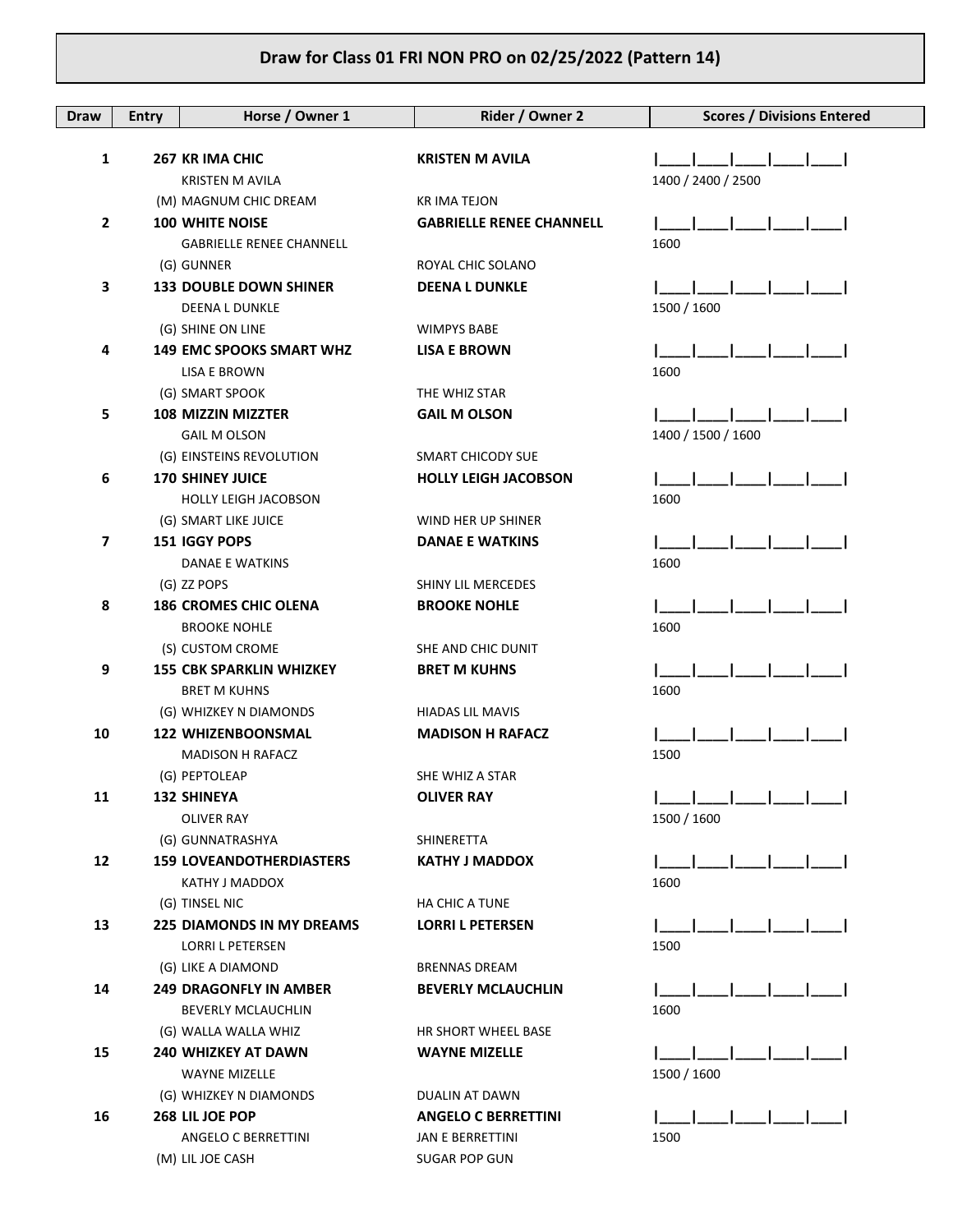| 17<br><b>304 WHIZKEY N PEPPY</b><br><b>KRISTINA KEENAN-HALL</b><br>1600<br><b>KRISTINA KEENAN-HALL</b><br>(G) WHIZKEY N DIAMONDS<br>TIMBER PEPPY STAR<br>18<br><b>168 BAILEYS SIDEKICK</b><br><b>VALENCIA PITZING</b><br>1500 / 1600<br><b>VALENCIA PITZING</b><br>(G) GUNNERS SPECIAL NITE<br>A SHINING SIDEKICK<br>19<br><b>379 NICS CUSTOM DUALLY</b><br><b>CATHERINE HANCOCK</b><br>1400 / 1500<br>MICHAEL H HANCOCK<br><b>CUSTOM WHIZPER</b><br>(G) MISTER NICADUAL<br>20<br><b>360 SHEZA VOODOO VIXEN</b><br><b>JENNIFER SEEBER</b><br>1600<br><b>JENNIFER SEEBER</b><br>(M) SHINERS VOODOO DR<br>DOCS OAK JAG<br>21<br><b>109 HEZA CUSTOM CASH</b><br><b>GAIL M OLSON</b><br>1400 / 1500 / 1600<br><b>GAIL M OLSON</b><br>(G) CUSTOM CASH ADVANCE<br>SHE BE A WHIZ<br>22<br>272 DONTRASHMYSTAGE<br><b>MILTON WHITE</b><br>1500 / 1600<br><b>MILTON WHITE</b><br>(G) GUNNATRASHYA<br>DAINTY DUNIT<br>23<br><b>324 LITTLE MAN SPOOK</b><br><b>POLLY S HILLIARD</b><br>1400 / 1500<br>POLLY S HILLIARD<br>(G) SMART SPOOK<br><b>MISS SATIN WHIZ</b><br>24<br><b>277 EIMNOTWIMPY</b><br><b>ABIGAIL GRACE EHRINGER</b><br>1500<br>ABIGAIL GRACE EHRINGER<br>(G) WIMPYS LITTLE FRECKL<br><b>EISLIDEINSTILLETOS</b><br>25<br><b>364 NOT DUNN DREAMIN</b><br><b>RUSSELL FLINT</b><br>1600<br>ALYSON E. FLINT<br>(M) LIL DREAMIN MAGNUM<br><b>DUN GOTTA GUNNER</b><br>26<br><b>376 RED GARTER N WHIZKEY</b><br><b>ALICIA M KNOWLES</b><br><b>ALICIA M KNOWLES</b><br>1400<br>(G) WHIZKEY N DIAMONDS<br>PEPPYS LIGHTNING JAC<br>1 1 1 1 1<br>27<br><b>354 DARK STAR VINTAGE</b><br>MICHAEL JAMES RILEY<br>1600<br>MICHAEL JAMES RILEY<br>(M) A SPARKLING VINTAGE<br>STARJAC MISS<br>28<br>233 GUNNA BE YOUR PAPA<br><b>BURT EVANS</b><br>1600<br><b>BURT EVANS</b><br>(G) GUNNATRASHYA<br><b>CODY CEE CUTTER</b><br>29<br><b>391 MEGA WITHA SHINE</b><br><b>LINDA BREWER</b><br>LINDA BREWER<br>1600<br>(G) MEGA WATT SHINE<br>DUNIT WITHA LENA<br>30<br><b>359 CHEX R IN THE MAIL</b><br><b>CRIS SCHMANKE</b><br>1600<br><b>CRIS SCHMANKE</b><br>(G) LIL JOE CASH<br>MISS FRECKLES N CASH<br>31<br><b>307 BOON BEDAZZLED</b><br><b>CONNIE M HESTER</b><br><b>CONNIE M HESTER</b><br>1600<br>(G) LIL BLUE BOON<br>ANGELS SHINING PACE<br>32<br><b>298 STEP IT UP DOCTOR</b><br><b>SOFIA L TIECHE</b><br>2625 / 2700<br>SOFIA L TIECHE | Draw | <b>Entry</b> | Horse / Owner 1       | Rider / Owner 2   | <b>Scores / Divisions Entered</b> |
|------------------------------------------------------------------------------------------------------------------------------------------------------------------------------------------------------------------------------------------------------------------------------------------------------------------------------------------------------------------------------------------------------------------------------------------------------------------------------------------------------------------------------------------------------------------------------------------------------------------------------------------------------------------------------------------------------------------------------------------------------------------------------------------------------------------------------------------------------------------------------------------------------------------------------------------------------------------------------------------------------------------------------------------------------------------------------------------------------------------------------------------------------------------------------------------------------------------------------------------------------------------------------------------------------------------------------------------------------------------------------------------------------------------------------------------------------------------------------------------------------------------------------------------------------------------------------------------------------------------------------------------------------------------------------------------------------------------------------------------------------------------------------------------------------------------------------------------------------------------------------------------------------------------------------------------------------------------------------------------------------------------------------------------------------------------------------------------------------------------------------------------------------------------------------------------------------------------------------------------------------------------------------------------------------------------------------------|------|--------------|-----------------------|-------------------|-----------------------------------|
|                                                                                                                                                                                                                                                                                                                                                                                                                                                                                                                                                                                                                                                                                                                                                                                                                                                                                                                                                                                                                                                                                                                                                                                                                                                                                                                                                                                                                                                                                                                                                                                                                                                                                                                                                                                                                                                                                                                                                                                                                                                                                                                                                                                                                                                                                                                                    |      |              |                       |                   |                                   |
|                                                                                                                                                                                                                                                                                                                                                                                                                                                                                                                                                                                                                                                                                                                                                                                                                                                                                                                                                                                                                                                                                                                                                                                                                                                                                                                                                                                                                                                                                                                                                                                                                                                                                                                                                                                                                                                                                                                                                                                                                                                                                                                                                                                                                                                                                                                                    |      |              |                       |                   |                                   |
|                                                                                                                                                                                                                                                                                                                                                                                                                                                                                                                                                                                                                                                                                                                                                                                                                                                                                                                                                                                                                                                                                                                                                                                                                                                                                                                                                                                                                                                                                                                                                                                                                                                                                                                                                                                                                                                                                                                                                                                                                                                                                                                                                                                                                                                                                                                                    |      |              |                       |                   |                                   |
|                                                                                                                                                                                                                                                                                                                                                                                                                                                                                                                                                                                                                                                                                                                                                                                                                                                                                                                                                                                                                                                                                                                                                                                                                                                                                                                                                                                                                                                                                                                                                                                                                                                                                                                                                                                                                                                                                                                                                                                                                                                                                                                                                                                                                                                                                                                                    |      |              |                       |                   |                                   |
|                                                                                                                                                                                                                                                                                                                                                                                                                                                                                                                                                                                                                                                                                                                                                                                                                                                                                                                                                                                                                                                                                                                                                                                                                                                                                                                                                                                                                                                                                                                                                                                                                                                                                                                                                                                                                                                                                                                                                                                                                                                                                                                                                                                                                                                                                                                                    |      |              |                       |                   |                                   |
|                                                                                                                                                                                                                                                                                                                                                                                                                                                                                                                                                                                                                                                                                                                                                                                                                                                                                                                                                                                                                                                                                                                                                                                                                                                                                                                                                                                                                                                                                                                                                                                                                                                                                                                                                                                                                                                                                                                                                                                                                                                                                                                                                                                                                                                                                                                                    |      |              |                       |                   |                                   |
|                                                                                                                                                                                                                                                                                                                                                                                                                                                                                                                                                                                                                                                                                                                                                                                                                                                                                                                                                                                                                                                                                                                                                                                                                                                                                                                                                                                                                                                                                                                                                                                                                                                                                                                                                                                                                                                                                                                                                                                                                                                                                                                                                                                                                                                                                                                                    |      |              |                       |                   |                                   |
|                                                                                                                                                                                                                                                                                                                                                                                                                                                                                                                                                                                                                                                                                                                                                                                                                                                                                                                                                                                                                                                                                                                                                                                                                                                                                                                                                                                                                                                                                                                                                                                                                                                                                                                                                                                                                                                                                                                                                                                                                                                                                                                                                                                                                                                                                                                                    |      |              |                       |                   |                                   |
|                                                                                                                                                                                                                                                                                                                                                                                                                                                                                                                                                                                                                                                                                                                                                                                                                                                                                                                                                                                                                                                                                                                                                                                                                                                                                                                                                                                                                                                                                                                                                                                                                                                                                                                                                                                                                                                                                                                                                                                                                                                                                                                                                                                                                                                                                                                                    |      |              |                       |                   |                                   |
|                                                                                                                                                                                                                                                                                                                                                                                                                                                                                                                                                                                                                                                                                                                                                                                                                                                                                                                                                                                                                                                                                                                                                                                                                                                                                                                                                                                                                                                                                                                                                                                                                                                                                                                                                                                                                                                                                                                                                                                                                                                                                                                                                                                                                                                                                                                                    |      |              |                       |                   |                                   |
|                                                                                                                                                                                                                                                                                                                                                                                                                                                                                                                                                                                                                                                                                                                                                                                                                                                                                                                                                                                                                                                                                                                                                                                                                                                                                                                                                                                                                                                                                                                                                                                                                                                                                                                                                                                                                                                                                                                                                                                                                                                                                                                                                                                                                                                                                                                                    |      |              |                       |                   |                                   |
|                                                                                                                                                                                                                                                                                                                                                                                                                                                                                                                                                                                                                                                                                                                                                                                                                                                                                                                                                                                                                                                                                                                                                                                                                                                                                                                                                                                                                                                                                                                                                                                                                                                                                                                                                                                                                                                                                                                                                                                                                                                                                                                                                                                                                                                                                                                                    |      |              |                       |                   |                                   |
|                                                                                                                                                                                                                                                                                                                                                                                                                                                                                                                                                                                                                                                                                                                                                                                                                                                                                                                                                                                                                                                                                                                                                                                                                                                                                                                                                                                                                                                                                                                                                                                                                                                                                                                                                                                                                                                                                                                                                                                                                                                                                                                                                                                                                                                                                                                                    |      |              |                       |                   |                                   |
|                                                                                                                                                                                                                                                                                                                                                                                                                                                                                                                                                                                                                                                                                                                                                                                                                                                                                                                                                                                                                                                                                                                                                                                                                                                                                                                                                                                                                                                                                                                                                                                                                                                                                                                                                                                                                                                                                                                                                                                                                                                                                                                                                                                                                                                                                                                                    |      |              |                       |                   |                                   |
|                                                                                                                                                                                                                                                                                                                                                                                                                                                                                                                                                                                                                                                                                                                                                                                                                                                                                                                                                                                                                                                                                                                                                                                                                                                                                                                                                                                                                                                                                                                                                                                                                                                                                                                                                                                                                                                                                                                                                                                                                                                                                                                                                                                                                                                                                                                                    |      |              |                       |                   |                                   |
|                                                                                                                                                                                                                                                                                                                                                                                                                                                                                                                                                                                                                                                                                                                                                                                                                                                                                                                                                                                                                                                                                                                                                                                                                                                                                                                                                                                                                                                                                                                                                                                                                                                                                                                                                                                                                                                                                                                                                                                                                                                                                                                                                                                                                                                                                                                                    |      |              |                       |                   |                                   |
|                                                                                                                                                                                                                                                                                                                                                                                                                                                                                                                                                                                                                                                                                                                                                                                                                                                                                                                                                                                                                                                                                                                                                                                                                                                                                                                                                                                                                                                                                                                                                                                                                                                                                                                                                                                                                                                                                                                                                                                                                                                                                                                                                                                                                                                                                                                                    |      |              |                       |                   |                                   |
|                                                                                                                                                                                                                                                                                                                                                                                                                                                                                                                                                                                                                                                                                                                                                                                                                                                                                                                                                                                                                                                                                                                                                                                                                                                                                                                                                                                                                                                                                                                                                                                                                                                                                                                                                                                                                                                                                                                                                                                                                                                                                                                                                                                                                                                                                                                                    |      |              |                       |                   |                                   |
|                                                                                                                                                                                                                                                                                                                                                                                                                                                                                                                                                                                                                                                                                                                                                                                                                                                                                                                                                                                                                                                                                                                                                                                                                                                                                                                                                                                                                                                                                                                                                                                                                                                                                                                                                                                                                                                                                                                                                                                                                                                                                                                                                                                                                                                                                                                                    |      |              |                       |                   |                                   |
|                                                                                                                                                                                                                                                                                                                                                                                                                                                                                                                                                                                                                                                                                                                                                                                                                                                                                                                                                                                                                                                                                                                                                                                                                                                                                                                                                                                                                                                                                                                                                                                                                                                                                                                                                                                                                                                                                                                                                                                                                                                                                                                                                                                                                                                                                                                                    |      |              |                       |                   |                                   |
|                                                                                                                                                                                                                                                                                                                                                                                                                                                                                                                                                                                                                                                                                                                                                                                                                                                                                                                                                                                                                                                                                                                                                                                                                                                                                                                                                                                                                                                                                                                                                                                                                                                                                                                                                                                                                                                                                                                                                                                                                                                                                                                                                                                                                                                                                                                                    |      |              |                       |                   |                                   |
|                                                                                                                                                                                                                                                                                                                                                                                                                                                                                                                                                                                                                                                                                                                                                                                                                                                                                                                                                                                                                                                                                                                                                                                                                                                                                                                                                                                                                                                                                                                                                                                                                                                                                                                                                                                                                                                                                                                                                                                                                                                                                                                                                                                                                                                                                                                                    |      |              |                       |                   |                                   |
|                                                                                                                                                                                                                                                                                                                                                                                                                                                                                                                                                                                                                                                                                                                                                                                                                                                                                                                                                                                                                                                                                                                                                                                                                                                                                                                                                                                                                                                                                                                                                                                                                                                                                                                                                                                                                                                                                                                                                                                                                                                                                                                                                                                                                                                                                                                                    |      |              |                       |                   |                                   |
|                                                                                                                                                                                                                                                                                                                                                                                                                                                                                                                                                                                                                                                                                                                                                                                                                                                                                                                                                                                                                                                                                                                                                                                                                                                                                                                                                                                                                                                                                                                                                                                                                                                                                                                                                                                                                                                                                                                                                                                                                                                                                                                                                                                                                                                                                                                                    |      |              |                       |                   |                                   |
|                                                                                                                                                                                                                                                                                                                                                                                                                                                                                                                                                                                                                                                                                                                                                                                                                                                                                                                                                                                                                                                                                                                                                                                                                                                                                                                                                                                                                                                                                                                                                                                                                                                                                                                                                                                                                                                                                                                                                                                                                                                                                                                                                                                                                                                                                                                                    |      |              |                       |                   |                                   |
|                                                                                                                                                                                                                                                                                                                                                                                                                                                                                                                                                                                                                                                                                                                                                                                                                                                                                                                                                                                                                                                                                                                                                                                                                                                                                                                                                                                                                                                                                                                                                                                                                                                                                                                                                                                                                                                                                                                                                                                                                                                                                                                                                                                                                                                                                                                                    |      |              |                       |                   |                                   |
|                                                                                                                                                                                                                                                                                                                                                                                                                                                                                                                                                                                                                                                                                                                                                                                                                                                                                                                                                                                                                                                                                                                                                                                                                                                                                                                                                                                                                                                                                                                                                                                                                                                                                                                                                                                                                                                                                                                                                                                                                                                                                                                                                                                                                                                                                                                                    |      |              |                       |                   |                                   |
|                                                                                                                                                                                                                                                                                                                                                                                                                                                                                                                                                                                                                                                                                                                                                                                                                                                                                                                                                                                                                                                                                                                                                                                                                                                                                                                                                                                                                                                                                                                                                                                                                                                                                                                                                                                                                                                                                                                                                                                                                                                                                                                                                                                                                                                                                                                                    |      |              |                       |                   |                                   |
|                                                                                                                                                                                                                                                                                                                                                                                                                                                                                                                                                                                                                                                                                                                                                                                                                                                                                                                                                                                                                                                                                                                                                                                                                                                                                                                                                                                                                                                                                                                                                                                                                                                                                                                                                                                                                                                                                                                                                                                                                                                                                                                                                                                                                                                                                                                                    |      |              |                       |                   |                                   |
|                                                                                                                                                                                                                                                                                                                                                                                                                                                                                                                                                                                                                                                                                                                                                                                                                                                                                                                                                                                                                                                                                                                                                                                                                                                                                                                                                                                                                                                                                                                                                                                                                                                                                                                                                                                                                                                                                                                                                                                                                                                                                                                                                                                                                                                                                                                                    |      |              |                       |                   |                                   |
|                                                                                                                                                                                                                                                                                                                                                                                                                                                                                                                                                                                                                                                                                                                                                                                                                                                                                                                                                                                                                                                                                                                                                                                                                                                                                                                                                                                                                                                                                                                                                                                                                                                                                                                                                                                                                                                                                                                                                                                                                                                                                                                                                                                                                                                                                                                                    |      |              |                       |                   |                                   |
|                                                                                                                                                                                                                                                                                                                                                                                                                                                                                                                                                                                                                                                                                                                                                                                                                                                                                                                                                                                                                                                                                                                                                                                                                                                                                                                                                                                                                                                                                                                                                                                                                                                                                                                                                                                                                                                                                                                                                                                                                                                                                                                                                                                                                                                                                                                                    |      |              |                       |                   |                                   |
|                                                                                                                                                                                                                                                                                                                                                                                                                                                                                                                                                                                                                                                                                                                                                                                                                                                                                                                                                                                                                                                                                                                                                                                                                                                                                                                                                                                                                                                                                                                                                                                                                                                                                                                                                                                                                                                                                                                                                                                                                                                                                                                                                                                                                                                                                                                                    |      |              |                       |                   |                                   |
|                                                                                                                                                                                                                                                                                                                                                                                                                                                                                                                                                                                                                                                                                                                                                                                                                                                                                                                                                                                                                                                                                                                                                                                                                                                                                                                                                                                                                                                                                                                                                                                                                                                                                                                                                                                                                                                                                                                                                                                                                                                                                                                                                                                                                                                                                                                                    |      |              |                       |                   |                                   |
|                                                                                                                                                                                                                                                                                                                                                                                                                                                                                                                                                                                                                                                                                                                                                                                                                                                                                                                                                                                                                                                                                                                                                                                                                                                                                                                                                                                                                                                                                                                                                                                                                                                                                                                                                                                                                                                                                                                                                                                                                                                                                                                                                                                                                                                                                                                                    |      |              |                       |                   |                                   |
|                                                                                                                                                                                                                                                                                                                                                                                                                                                                                                                                                                                                                                                                                                                                                                                                                                                                                                                                                                                                                                                                                                                                                                                                                                                                                                                                                                                                                                                                                                                                                                                                                                                                                                                                                                                                                                                                                                                                                                                                                                                                                                                                                                                                                                                                                                                                    |      |              |                       |                   |                                   |
|                                                                                                                                                                                                                                                                                                                                                                                                                                                                                                                                                                                                                                                                                                                                                                                                                                                                                                                                                                                                                                                                                                                                                                                                                                                                                                                                                                                                                                                                                                                                                                                                                                                                                                                                                                                                                                                                                                                                                                                                                                                                                                                                                                                                                                                                                                                                    |      |              |                       |                   |                                   |
|                                                                                                                                                                                                                                                                                                                                                                                                                                                                                                                                                                                                                                                                                                                                                                                                                                                                                                                                                                                                                                                                                                                                                                                                                                                                                                                                                                                                                                                                                                                                                                                                                                                                                                                                                                                                                                                                                                                                                                                                                                                                                                                                                                                                                                                                                                                                    |      |              |                       |                   |                                   |
|                                                                                                                                                                                                                                                                                                                                                                                                                                                                                                                                                                                                                                                                                                                                                                                                                                                                                                                                                                                                                                                                                                                                                                                                                                                                                                                                                                                                                                                                                                                                                                                                                                                                                                                                                                                                                                                                                                                                                                                                                                                                                                                                                                                                                                                                                                                                    |      |              |                       |                   |                                   |
|                                                                                                                                                                                                                                                                                                                                                                                                                                                                                                                                                                                                                                                                                                                                                                                                                                                                                                                                                                                                                                                                                                                                                                                                                                                                                                                                                                                                                                                                                                                                                                                                                                                                                                                                                                                                                                                                                                                                                                                                                                                                                                                                                                                                                                                                                                                                    |      |              |                       |                   |                                   |
|                                                                                                                                                                                                                                                                                                                                                                                                                                                                                                                                                                                                                                                                                                                                                                                                                                                                                                                                                                                                                                                                                                                                                                                                                                                                                                                                                                                                                                                                                                                                                                                                                                                                                                                                                                                                                                                                                                                                                                                                                                                                                                                                                                                                                                                                                                                                    |      |              |                       |                   |                                   |
|                                                                                                                                                                                                                                                                                                                                                                                                                                                                                                                                                                                                                                                                                                                                                                                                                                                                                                                                                                                                                                                                                                                                                                                                                                                                                                                                                                                                                                                                                                                                                                                                                                                                                                                                                                                                                                                                                                                                                                                                                                                                                                                                                                                                                                                                                                                                    |      |              |                       |                   |                                   |
|                                                                                                                                                                                                                                                                                                                                                                                                                                                                                                                                                                                                                                                                                                                                                                                                                                                                                                                                                                                                                                                                                                                                                                                                                                                                                                                                                                                                                                                                                                                                                                                                                                                                                                                                                                                                                                                                                                                                                                                                                                                                                                                                                                                                                                                                                                                                    |      |              |                       |                   |                                   |
|                                                                                                                                                                                                                                                                                                                                                                                                                                                                                                                                                                                                                                                                                                                                                                                                                                                                                                                                                                                                                                                                                                                                                                                                                                                                                                                                                                                                                                                                                                                                                                                                                                                                                                                                                                                                                                                                                                                                                                                                                                                                                                                                                                                                                                                                                                                                    |      |              |                       |                   |                                   |
|                                                                                                                                                                                                                                                                                                                                                                                                                                                                                                                                                                                                                                                                                                                                                                                                                                                                                                                                                                                                                                                                                                                                                                                                                                                                                                                                                                                                                                                                                                                                                                                                                                                                                                                                                                                                                                                                                                                                                                                                                                                                                                                                                                                                                                                                                                                                    |      |              |                       |                   |                                   |
|                                                                                                                                                                                                                                                                                                                                                                                                                                                                                                                                                                                                                                                                                                                                                                                                                                                                                                                                                                                                                                                                                                                                                                                                                                                                                                                                                                                                                                                                                                                                                                                                                                                                                                                                                                                                                                                                                                                                                                                                                                                                                                                                                                                                                                                                                                                                    |      |              |                       |                   |                                   |
|                                                                                                                                                                                                                                                                                                                                                                                                                                                                                                                                                                                                                                                                                                                                                                                                                                                                                                                                                                                                                                                                                                                                                                                                                                                                                                                                                                                                                                                                                                                                                                                                                                                                                                                                                                                                                                                                                                                                                                                                                                                                                                                                                                                                                                                                                                                                    |      |              | (G) SHINERS VOODOO DR | FM MASTER STEPPER |                                   |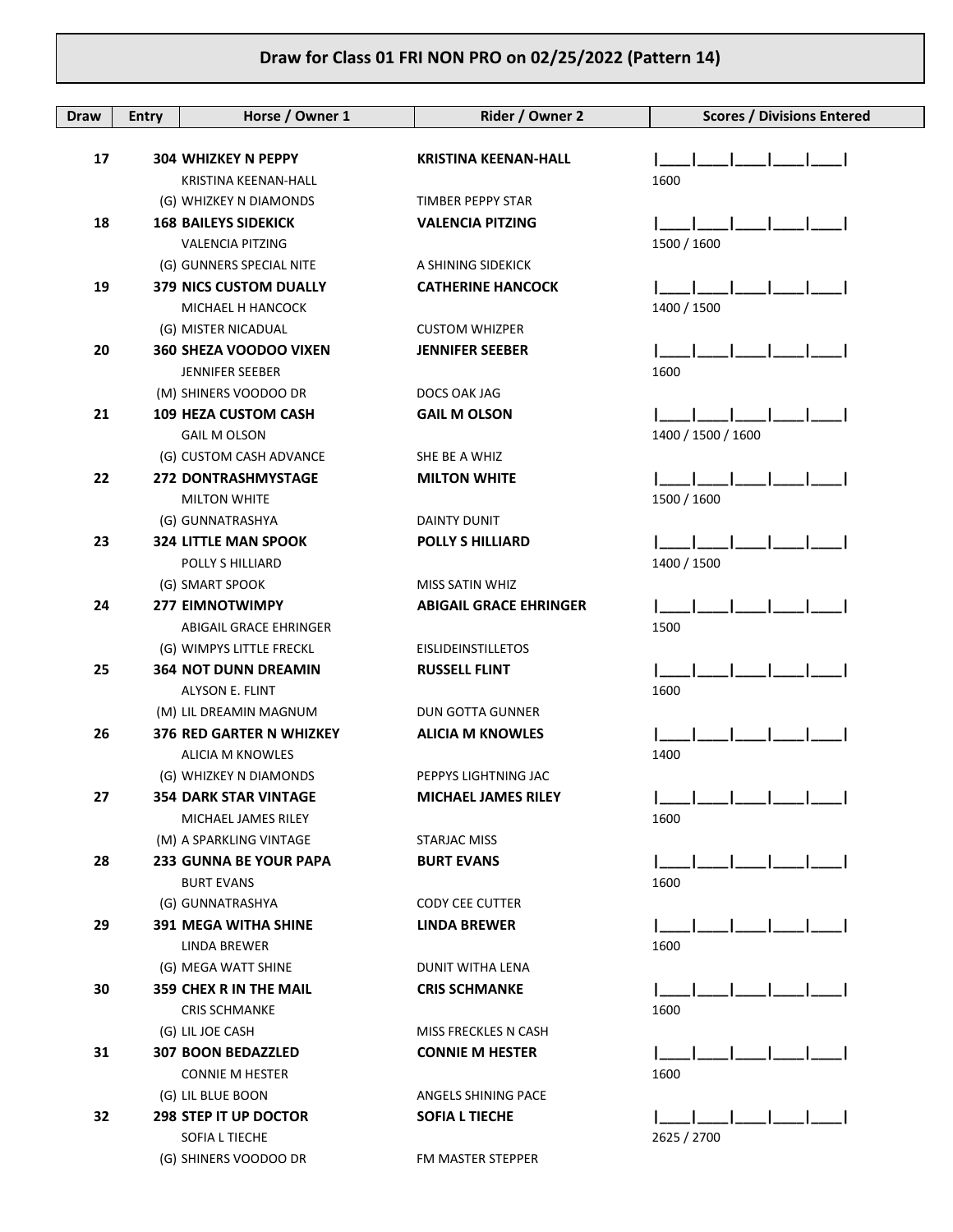| Draw | <b>Entry</b> | Horse / Owner 1                 | Rider / Owner 2                   | <b>Scores / Divisions Entered</b>            |
|------|--------------|---------------------------------|-----------------------------------|----------------------------------------------|
|      |              |                                 |                                   |                                              |
| 33   |              | <b>369 MAGNUM A DARE</b>        | <b>KAELYN JENNY</b>               |                                              |
|      |              | <b>KAELYN JENNY</b>             |                                   | 1500 / 2600 / 2625 / 2805                    |
|      |              | (G) MAGNUM WITH A DREAM         | ADARABLE                          |                                              |
| 34   |              | <b>336 ALOTTA RUF PLAY</b>      | <b>ALEX LOFTIN</b>                |                                              |
|      |              | <b>ALEX LOFTIN</b>              |                                   | 2600 / 2625 / 2700 / 2805                    |
|      |              | (G) NOT RUF AT ALL              | MS PLAYALOTTA CHIC                |                                              |
| 35   |              | 371 SMARTGALS LIKE JUICE        | <b>MARIANA VAZQUEZ</b>            |                                              |
|      |              | SMART LIKE JUICE INC.           |                                   | 1400 / 1500 / 2400 / 2500 / 2600             |
|      |              | (M) WIMPYS LITTLE STEP          | SLJ DUN JUICE                     |                                              |
| 36   |              | <b>220 XTRA POP QUIZ</b>        | <b>KATIE JEDELE</b>               |                                              |
|      |              | KATIE JEDELE                    |                                   | 1400 / 1500 / 1600 / 2400 / 2500 / 2600 / 26 |
|      |              | (M) PALE FACE DUNNIT            | LIL RUF WHIZ QHIZ                 |                                              |
| 37   |              | 313 NU KID IN HOLLYWOOD         | <b>OLIVIA LAUREN CARDI</b>        |                                              |
|      |              | OLIVIA LAUREN CARDI             |                                   | 1600 / 2625 / 2700 / 2805                    |
|      |              | (G) HOLLYWOODSTINSELTOWN        | MISS SCARLET CHEX                 |                                              |
| 38   |              | <b>289 SILVER GUN VOODOO</b>    | <b>DAVID T. MCGEE</b>             |                                              |
|      |              | MCGEE FARMS LLC                 |                                   | 1400 / 2400 / 2500 / 2650                    |
|      |              | (G) SHINERS VOODOO DR           | <b>MISS SILVER GUN</b>            |                                              |
| 39   |              | <b>380 XTRA ALL THATS MAGIC</b> | <b>CATHERINE C. CRANDON</b>       |                                              |
|      |              | CATHERINE C. CRANDON            |                                   | 1400 / 2400 / 2500 / 2650                    |
|      |              | (M) SHINERS VOODOO DR           | ALL THATS DUN                     |                                              |
| 40   |              | <b>341 SHINING N TINSELTOWN</b> | <b>EMILY S OPELL</b>              |                                              |
|      |              | <b>STEVE OPELL</b>              |                                   | 1400 / 1500 / 2400 / 2500 / 2600 / 2804 / 28 |
|      |              | (S) SHINE CHIC SHINE            | WIMPS TINSELTOWN                  |                                              |
| 41   |              | <b>1207 DARLINS CODY BOY</b>    | <b>LANE COLSTON</b>               |                                              |
|      |              | <b>KEVIN M. COLSTON</b>         |                                   | 1400 / 2400 / 2700                           |
|      |              | (G) ELECTRIC CODE               | DARLINS NOT PAINTED               |                                              |
| 42   |              | <b>124 WALLY WONKA</b>          | <b>INDY ROPER</b>                 |                                              |
|      |              | TIM ROPER                       |                                   | 1400 / 2400 / 2500 / 2804                    |
|      |              | (G) WALLA WALLA WHIZ            | WIMPYS COCO STEP                  |                                              |
| 43   |              | <b>280 CAPITAN INFERNO</b>      | <b>MASON DORSEY</b>               |                                              |
|      |              | <b>MASON DORSEY</b>             |                                   | 2500 / 2600 / 2625 / 2700 / 2805             |
|      |              | (S) INFERNO SIXTY SIX           | <b>BUENA SPOOK</b>                |                                              |
| 44   |              | 275 HEY GOOD LOOKIN             | <b>AUBREY GALBRAITH</b>           |                                              |
|      |              | DIRTY MONEY LLC                 |                                   | 1400 / 2400 / 2500                           |
|      |              | (G) SHINERS VOODOO DR           | RITAS SAN JO                      |                                              |
| 45   |              | <b>213 RUFIN UP THE CHICS</b>   | <b>TRISTAN BAGBY</b>              |                                              |
|      |              | KY LAKE TRAILER SALES INC       |                                   | 2700                                         |
|      |              | (G) NOT RUF AT ALL              | MS PLAYALOTTA CHIC                |                                              |
| 46   |              | <b>260 RUF DOT TARI</b>         | <b>NICK TAYLOR</b>                |                                              |
|      |              | <b>CAMIEL TAYLOR</b>            |                                   | 1400 / 1500 / 2400 / 2500 / 2600 / 2625 / 28 |
|      |              | (G) NOT RUF AT ALL              | <b>SKEETS DOT TARI</b>            |                                              |
| 47   |              | <b>102 JUICEPOWER</b>           | <b>STEPHANIE A SOARES-ROBERTS</b> |                                              |
|      |              | STEPHANIE A SOARES-ROBERTS      |                                   | 1600 / 2805                                  |
|      |              | (G) SMART LIKE JUICE            | PLAY ROOSTER                      |                                              |
| 48   |              | <b>293 ALPHA ONESPECIALNITE</b> | <b>ROBIN D MAZZOCCA</b>           |                                              |
|      |              | ROBIN D MAZZOCCA                |                                   | 1400 / 1500 / 2400 / 2500 / 2600 / 2625      |
|      |              | (G) GUNNERS SPECIAL NITE        | ONE LAST CORONA                   |                                              |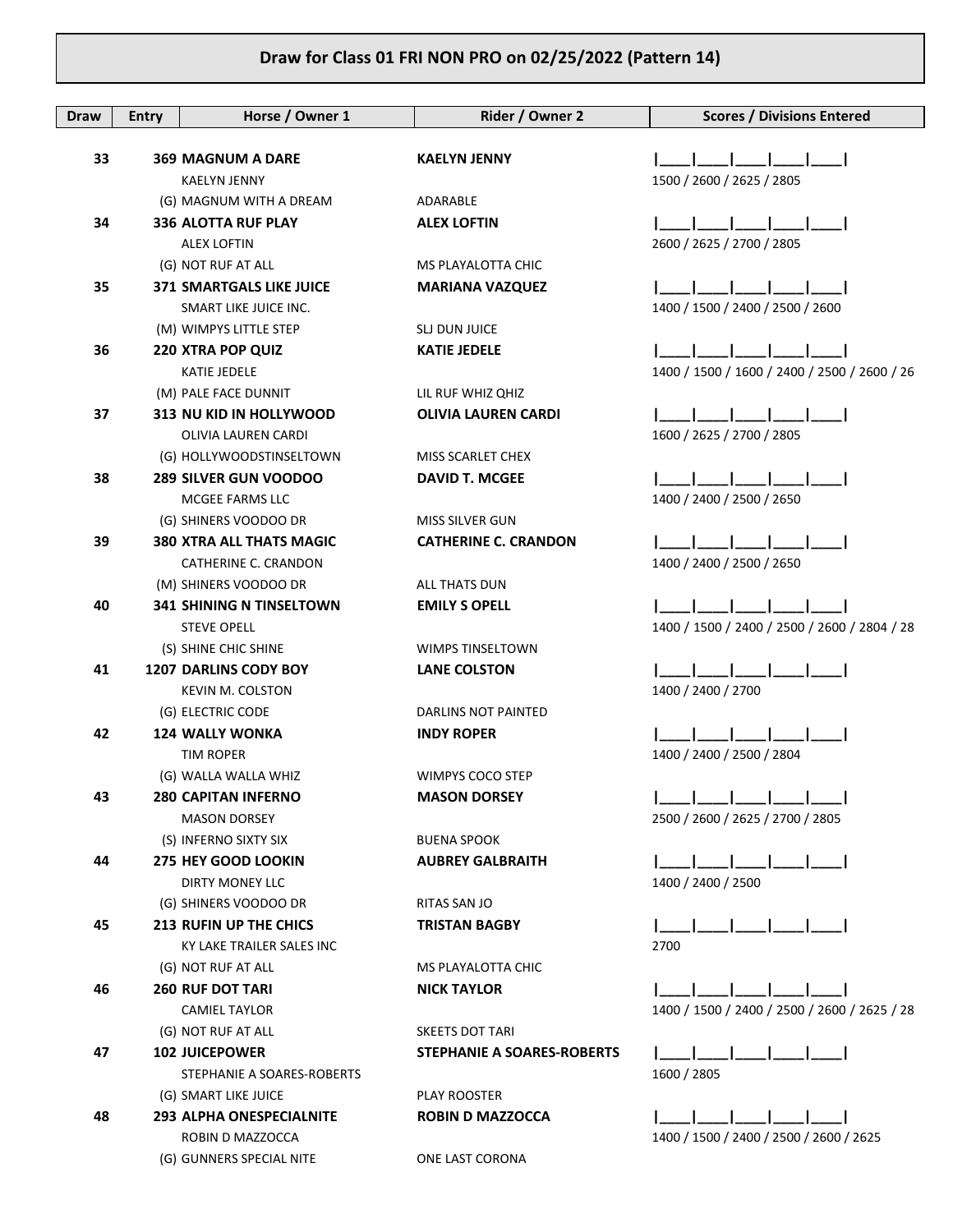| Draw | <b>Entry</b> | Horse / Owner 1                                  | Rider / Owner 2            | <b>Scores / Divisions Entered</b>            |
|------|--------------|--------------------------------------------------|----------------------------|----------------------------------------------|
|      |              |                                                  |                            |                                              |
| 49   |              | <b>245 MAGNIFICENT SIX</b><br><b>JEANNE RITT</b> | <b>JEANNE RITT</b>         | 2625 / 2807                                  |
|      |              | (G) INFERNO SIXTY SIX                            | DUN IT WHIZ BRANDY         |                                              |
| 50   |              | <b>370 PRETTY CHICA CHEC</b>                     | <b>LUIZ CLAUDIO BARROS</b> |                                              |
|      |              | LUIZ CLAUDIO BARROS                              |                            | 1500 / 2625 / 2805                           |
|      |              | (M) PRETTY PEPPY CHEC                            | <b>GANGSTER MISTRESS</b>   |                                              |
| 51   |              | <b>355 AMERICAN STARLIGHT</b>                    | <b>MATTILYN MCNEILL</b>    |                                              |
|      |              | <b>MATTILYN MCNEILL</b>                          |                            | 1600 / 2600 / 2625 / 2700                    |
|      |              | (G) SMART SPOOK                                  | MISS SUGAR WHIZ            |                                              |
| 52   |              | <b>257 MORE US CODE</b>                          | <b>NELSON SHERTZER</b>     |                                              |
|      |              | <b>NELSON SHERTZER</b>                           |                            | 1400 / 1500 / 2400 / 2500 / 2600 / 2625 / 26 |
|      |              | (G) ELECTRIC CODE                                | <b>MOONSTONE MEGA</b>      |                                              |
| 53   |              | <b>253 RUF RIDE TO HEAVEN</b>                    | <b>JEFF SIZELOVE</b>       |                                              |
|      |              | JEFF SIZELOVE                                    |                            | 2625 / 2650 / 111400                         |
|      |              | (M) NOT RUF AT ALL                               | SMART WHIZ LADY            |                                              |
| 54   |              | <b>342 MARK THIS MAGNUM</b>                      | <b>DAVID BUFFAMOYER</b>    |                                              |
|      |              | DAVID BUFFAMOYER                                 |                            | 2650 / 111400                                |
|      |              | (S) MAGNUM CHIC DREAM                            | NU DIXIE CHEX              |                                              |
| 55   |              | <b>314 INTO THE NITE</b>                         | <b>ARLENE SANTAGATA</b>    |                                              |
|      |              | ROBERT SANTAGATA                                 |                            | 1400 / 1500 / 2400 / 2500 / 2600 / 2650      |
|      |              | (S) GUNNERS SPECIAL NITE                         | CHEXY DUN IT               |                                              |
| 56   |              | <b>148 SHESBEAUTY FOR ASHES</b>                  | <b>BRADLEY ALLEN PAGH</b>  |                                              |
|      |              | <b>BRADLEY ALLEN PAGH</b>                        |                            | 1500 / 2400 / 2500 / 2600 / 2650 / 111400    |
|      |              | (M) INFERNO SIXTY SIX                            | ONE BERRY SMART CHIC       |                                              |
| 57   |              | <b>390 REST ASSURED</b>                          | <b>LANE COLSTON</b>        |                                              |
|      |              | KEVIN M. COLSTON                                 |                            | 1400 / 2400 / 2700 / 2804                    |
|      |              | (S) SMART SPOOK<br>141 SPECIAL KINDA GUN         | <b>BEST STOP</b>           |                                              |
| 58   |              | <b>KAREN A MILLS</b>                             | <b>KAREN A MILLS</b>       | 2400 / 2500 / 2600 / 2650                    |
|      |              | (G) LIL GUN                                      | ONE OVA KIND               |                                              |
| 59   |              | <b>229 GUNNINGTHEBAY</b>                         | <b>KARLA LECLAIR</b>       |                                              |
|      |              | <b>JARED T LECLAIR</b>                           | <b>KARLA LECLAIR</b>       | 2400 / 2500 / 2600 / 2625                    |
|      |              | (M) GUNNERS SPECIAL NITE                         | DUN IT IN THE BAY          |                                              |
| 60   |              | <b>261 CEE BLAIRTOWN</b>                         | <b>CAROL BELL</b>          |                                              |
|      |              | <b>GEORGE R BELL</b>                             | <b>CAROL BELL</b>          | 1500 / 2600 / 2625 / 2650 / 2804 / 2805 / 11 |
|      |              | (M) HOLLYWOODSTINSELTOWN                         | CEE MISS HOLLYWOOD         |                                              |
| 61   |              | <b>285 HEY BATTER BATTER</b>                     | <b>DAVID T. MCGEE</b>      |                                              |
|      |              | MCGEE FARMS LLC                                  |                            | 1400 / 2400 / 2500 / 2650 / 2804             |
|      |              | (G) LIL JOE CASH                                 | DOWNUNDER DIVA             |                                              |
| 62   |              | <b>123 GALS LOVE A SPOOK</b>                     | <b>INDY ROPER</b>          |                                              |
|      |              | TIM ROPER                                        |                            | 1400 / 2400 / 2500                           |
|      |              | (G) SMART SPOOK                                  | WIMPYS LITTLE GAL          |                                              |
| 63   |              | <b>254 TINSELTOWN N GUNZ</b>                     | <b>JEFF SIZELOVE</b>       |                                              |
|      |              | JEFF SIZELOVE                                    | JANET D SIZELOVE           | 2600 / 2625 / 2650 / 111400                  |
|      |              | (G) HOLLYWOODSTINSELTOWN                         | <b>GUN AFFAIR</b>          |                                              |
| 64   |              | <b>164 WIN MY CASH</b>                           | <b>MICHAEL W MARKS</b>     |                                              |
|      |              | TEXAS HORSE POWER RANCH LLC                      |                            | 1400 / 1500 / 1600 / 2400 / 2500             |
|      |              | (M) LIL JOE CASH                                 | WIN MY SHINE               |                                              |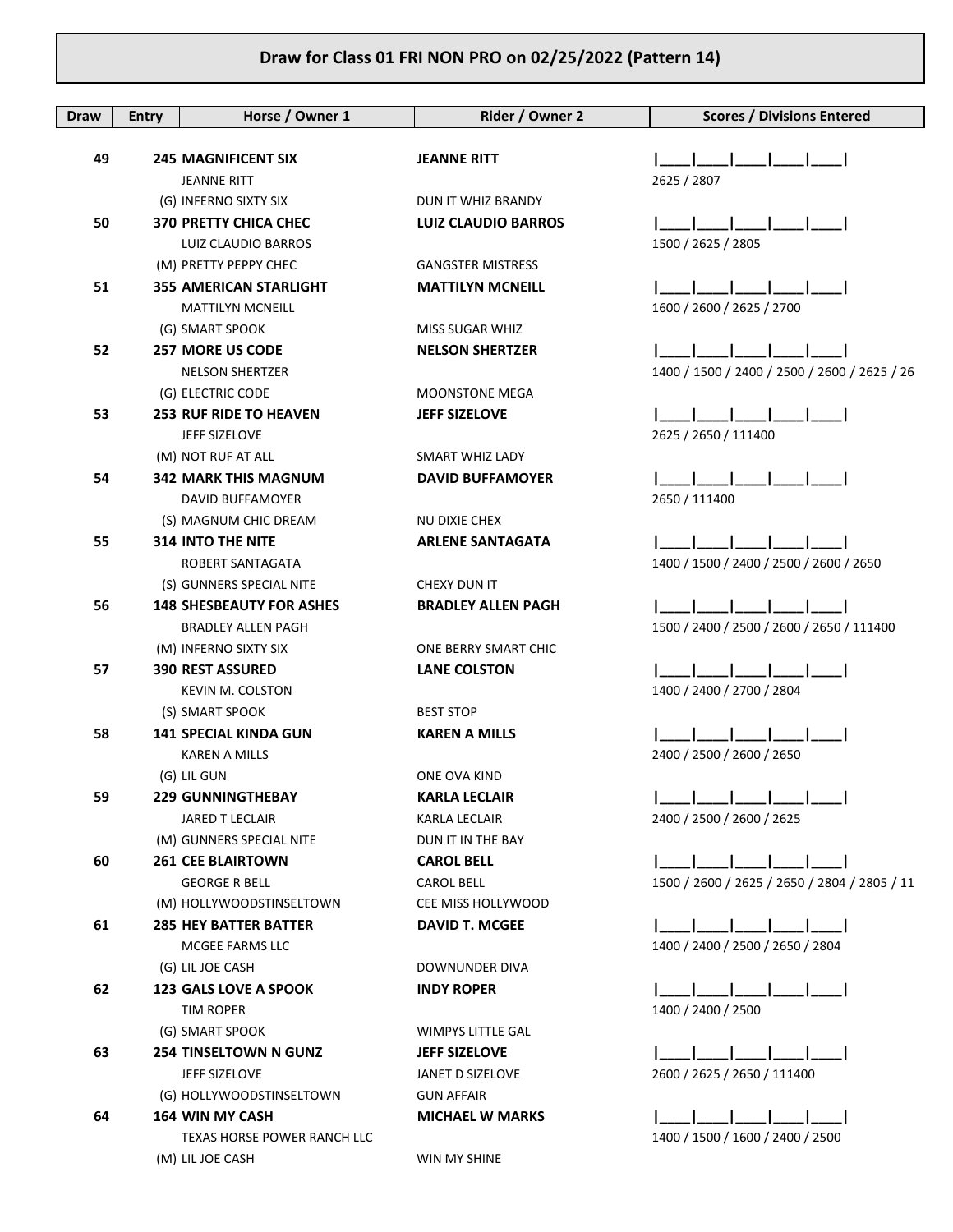| <b>Draw</b> | <b>Entry</b> | Horse / Owner 1                                    | Rider / Owner 2                             | <b>Scores / Divisions Entered</b>            |
|-------------|--------------|----------------------------------------------------|---------------------------------------------|----------------------------------------------|
| 65          |              | <b>372 ANIMAL KINGDOM</b>                          |                                             |                                              |
|             |              | SMART LIKE JUICE INC.                              | <b>JOSE VAZQUEZ</b>                         | 1400 / 2400 / 2650 / 2804 / 2806 / 111400    |
|             |              | (S) SPOOKS GOTTA WHIZ                              | LENA DUN IT                                 |                                              |
| 66          |              | <b>302 CODES SHOW STOPPER</b>                      | <b>SOFIA L TIECHE</b>                       |                                              |
|             |              | SOFIA L TIECHE                                     |                                             | 2625 / 2700                                  |
|             |              | (G) ELECTRIC CODE                                  | NICS WIMPY                                  |                                              |
| 67          |              | 279 CONQUISTADORTWIZZLER                           | <b>LAUREN SANBORN</b>                       |                                              |
|             |              | <b>JOANNE SANBORN</b>                              |                                             | 2500 / 2600                                  |
|             |              | (G) CONQUISTADOR WHIZ                              | RITAS SAN JO                                |                                              |
| 68          |              | <b>263 HF DOIN THE MOB</b>                         | <b>SHERRY E WAYNE</b>                       |                                              |
|             |              | SHERRY E WAYNE                                     |                                             | 1500 / 2500 / 2600 / 2650 / 2804 / 2805 / 11 |
|             |              | (M) HF MOBSTER                                     | <b>JUST LIKE JAYNE</b>                      |                                              |
| 69          |              | <b>139 RFR VOODOOS FUEGO</b>                       | <b>MARYBETH RUCKMAN</b>                     |                                              |
|             |              | MARYBETH RUCKMAN                                   |                                             | 2400 / 2500 / 2600 / 2625 / 2650             |
|             |              | (G) SHINERS VOODOO DR                              | SHOW N TAG                                  |                                              |
| 70          |              | <b>248 DP SHININ NITE</b>                          | <b>CAYLEE B HOWERTON</b>                    |                                              |
|             |              | <b>CAYLEE B HOWERTON</b>                           |                                             | 1600 / 2625 / 2700 / 2805                    |
|             |              | (G) GUNNERS SPECIAL NITE                           | <b>OUT SHININ WIMPY</b>                     |                                              |
| 71          |              | <b>191 THIS CHIC IS DREAMY</b>                     | <b>EMERSON I MADONIA</b>                    |                                              |
|             |              | EMERSON I MADONIA                                  |                                             | 2400 / 2500 / 2700                           |
|             |              | (M) MAGNUM CHIC DREAM                              | ROOSTERS TIVIO                              |                                              |
| 72          |              | <b>1208 DUN IT IN YOUR DREAM</b>                   | <b>CATHERINE C. CRANDON</b>                 |                                              |
|             |              | CATHERINE C. CRANDON                               |                                             | 2804 / 2806                                  |
|             |              | (S) MAGNUM CHIC DREAM                              | DUN UP SENSATIONAL                          |                                              |
| 73          |              | <b>110 DUNIT THE MAGNUM WAY</b>                    | <b>MADISON H RAFACZ</b>                     |                                              |
|             |              | SHANNON L RAFACZ                                   |                                             | 1500 / 2700 / 2807                           |
| 74          |              | (M) MAGNUM CHIC DREAM<br><b>211 OUR MAJOR NITE</b> | DUNIT THE GUNNER WAY<br><b>TAYLOR BAGBY</b> |                                              |
|             |              | KY LAKE TRAILER SALES INC                          |                                             | 1400 / 1500 / 1600 / 2400 / 2500 / 2600 / 27 |
|             |              | (M) GUNNERS SPECIAL NITE                           | <b>OUR MAJOR AFFAIR</b>                     |                                              |
| 75          |              | <b>258 REVOLUTION TWISTER</b>                      | JENNA WOODY                                 |                                              |
|             |              | <b>JENNA WOODY</b>                                 |                                             | 1600 / 2700 / 2807                           |
|             |              | (G) FOOTWORK REVOLUTION                            | SHEZA GREAT TWISTER                         |                                              |
| 76          |              | <b>340 DUN IT FOR ERMES</b>                        | <b>EMILY S OPELL</b>                        |                                              |
|             |              | <b>STEVE OPELL</b>                                 |                                             | 1400 / 1500 / 2400 / 2500 / 2600 / 2804 / 28 |
|             |              | (G) DUN IT FOR WHIZKEY                             | MIZZENS LITTLE STEP                         |                                              |
| 77          |              | <b>296 RUFS GOT GUNS</b>                           | <b>EMILY SCHIAVI</b>                        |                                              |
|             |              | <b>EMILY SCHIAVI</b>                               |                                             | 1400 / 1500 / 1600 / 2600 / 2625             |
|             |              | (G) NOT RUF AT ALL                                 | <b>GUNNERS EASTER LILLY</b>                 |                                              |
| 78          |              | <b>259 THE WRIGHT FACE</b>                         | <b>CADENCE ROSE EGER</b>                    |                                              |
|             |              | <b>CADENCE ROSE EGER</b>                           |                                             | 1500 / 2600 / 2625 / 2700 / 2805             |
|             |              | (M) PALE FACE DUNNIT                               | LENARETTE                                   |                                              |
| 79          |              | <b>235 LIL LIKE JUICE</b>                          | <b>AMBER L MORGAN</b>                       |                                              |
|             |              | AMBER L MORGAN                                     |                                             | 2625 / 2650                                  |
|             |              | (M) LIL JOE CASH                                   | <b>SHINER LIKE JUICE</b>                    |                                              |
| 80          |              | <b>166 BUENO JOE</b>                               | <b>CHLOE SCOTT</b>                          |                                              |
|             |              | CHLOE SCOTT                                        |                                             | 2625 / 2700                                  |
|             |              | (G) LIL JOE CASH                                   | <b>MRS CHEXINIC</b>                         |                                              |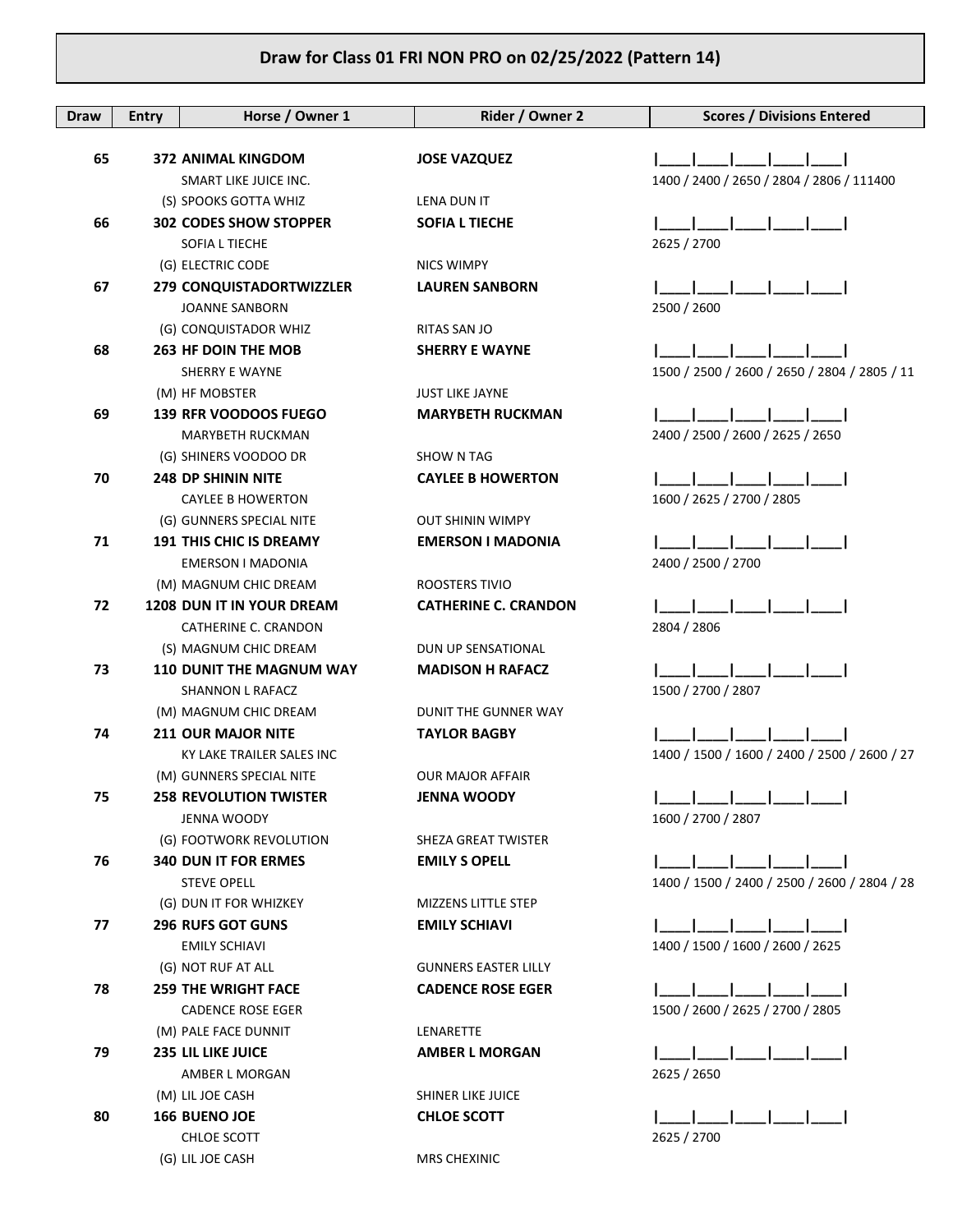| Draw | <b>Entry</b> | Horse / Owner 1                                  | Rider / Owner 2                | <b>Scores / Divisions Entered</b>            |
|------|--------------|--------------------------------------------------|--------------------------------|----------------------------------------------|
|      |              |                                                  |                                |                                              |
| 81   |              | <b>203 SHIFT N GEARS</b>                         | <b>JESSICAH KELLER</b>         |                                              |
|      |              | <b>HILLDALE FARM</b>                             |                                | 1400 / 2400 / 2500                           |
|      |              | (S) GUNNATRASHYA                                 | SNIP O GUN                     |                                              |
| 82   |              | <b>388 KASHIN LIL JOE</b>                        | <b>SHELLY H WOLDENBERG</b>     |                                              |
|      |              | SHELLY H WOLDENBERG                              |                                | 1500 / 1600 / 2600 / 2625 / 2700 / 2805      |
|      |              | (M) LIL JOE CASH                                 | SHESA KACHINA CHIC             |                                              |
| 83   |              | <b>222 TRASH TALKING TIM</b>                     | <b>HAILEY JONES</b>            |                                              |
|      |              | <b>CATHERINE JONES</b>                           |                                | 1600 / 2625 / 2700                           |
|      |              | (G) GUNNATRASHYA                                 | AWHIZ CALLED WANDA             |                                              |
| 84   |              | <b>389 LIL RUF WHIZKEY</b>                       | <b>LANE COLSTON</b>            |                                              |
|      |              | <b>KEVIN M. COLSTON</b>                          |                                | 1400 / 2400 / 2700                           |
|      |              | (G) WHIZKEY N DIAMONDS                           | LIL RUF STARTIME               |                                              |
| 85   |              | <b>1206 TX WHIZKEY</b>                           | <b>TAYLOR A GIPSON</b>         |                                              |
|      |              | <b>TAYLOR A GIPSON</b>                           |                                | 2500 / 2600 / 2625 / 2804 / 2805             |
| 86   |              | (S) SPOOKS GOTTA WHIZ<br><b>243 FLINNDERELLA</b> | MADRID<br><b>JANET M ESCOE</b> |                                              |
|      |              | JANET M ESCOE                                    |                                | 2804 / 2805 / 2806 / 2807                    |
|      |              | (M) IN LIKE FLINN                                | <b>GOTTA MAKE IT BABY</b>      |                                              |
| 87   |              | <b>137 MADE BY THE MOB</b>                       | <b>MATT MURPHY</b>             |                                              |
|      |              | <b>MATT MURPHY</b>                               |                                | 1600 / 2625 / 2805 / 2807                    |
|      |              | (S) HF MOBSTER                                   | STARLIGHT TILL DAWN            |                                              |
| 88   |              | <b>350 SPOOKS GOTTA GLO</b>                      | <b>ALICIA RAPP</b>             |                                              |
|      |              | <b>ALICIA RAPP</b>                               |                                | 1400 / 1500 / 2400 / 2500 / 2600 / 2804 / 28 |
|      |              | (G) SPOOKS GOTTA WHIZ                            | LOOK AT HER GLO                |                                              |
| 89   |              | <b>221 CHICS TAKE A SHINE</b>                    | <b>HAYDEN JONES</b>            |                                              |
|      |              | CATHERINE JONES                                  |                                | 1600 / 2625 / 2700                           |
|      |              | (G) SHINE CHIC SHINE                             | <b>MISS SMART NIC</b>          |                                              |
| 90   |              | <b>194 BONITA CHIC</b>                           | <b>JILLANE B BROWN</b>         |                                              |
|      |              | <b>JILLANE B BROWN</b>                           | <b>WESLEY S. BROWN</b>         | 1400 / 1500 / 2500 / 2600 / 2650 / 2804 / 28 |
|      |              | (M) MAGNUM CHIC DREAM                            | <b>JD CONQUISTA ANNA</b>       |                                              |
| 91   |              | <b>375 GUNNIN FOR NIC</b>                        | <b>JOSE VAZQUEZ</b>            |                                              |
|      |              | SMART LIKE JUICE INC.                            |                                | 1400 / 2400 / 2650 / 2804 / 111400           |
|      |              | (G) GUNNIN FOR CHICKS                            | REMICHIC                       |                                              |
| 92   |              | 246 XTRA VOODOO CHARM                            | <b>TRACY FLORY HUNTER</b>      |                                              |
|      |              | <b>TRACY FLORY HUNTER</b>                        |                                | 1600 / 2625                                  |
|      |              | (M) SHINERS VOODOO DR                            | LITTLE SMART WIMPY             |                                              |
| 93   |              | <b>348 ELECTRICIAN</b><br>MICHAEL H HANCOCK      | <b>MICHAEL H HANCOCK</b>       | 1400 / 2400 / 2500 / 2650 / 111400           |
|      |              | (S) ELECTRIC SNOW                                | <b>BRAZ US</b>                 |                                              |
| 94   |              | <b>192 WHIZ A GOLDEN SPOOK</b>                   | LILLIAN BESHEARS               |                                              |
|      |              | LILLIAN BESHEARS                                 |                                | 1500 / 1600 / 2400 / 2500 / 2600 / 2625 / 27 |
|      |              | (M) SMART SPOOK                                  | WHIZIN OFF SPARKS              |                                              |
| 95   |              | 152 VOODOO WHIZ                                  | <b>DAVID T. MCGEE</b>          |                                              |
|      |              | MCGEE FARMS LLC                                  |                                | 1400 / 2400 / 2500 / 2650                    |
|      |              | (G) SHINERS VOODOO DR                            | MISS WHIZARIMA                 |                                              |
| 96   |              | <b>218 JERSEY GUN NIC</b>                        | <b>LENDON B REEDER</b>         |                                              |
|      |              | LENDON B REEDER                                  |                                | 1600 / 2700                                  |
|      |              | (G) YELLOW JERSEY                                | NICA GUN LENA                  |                                              |